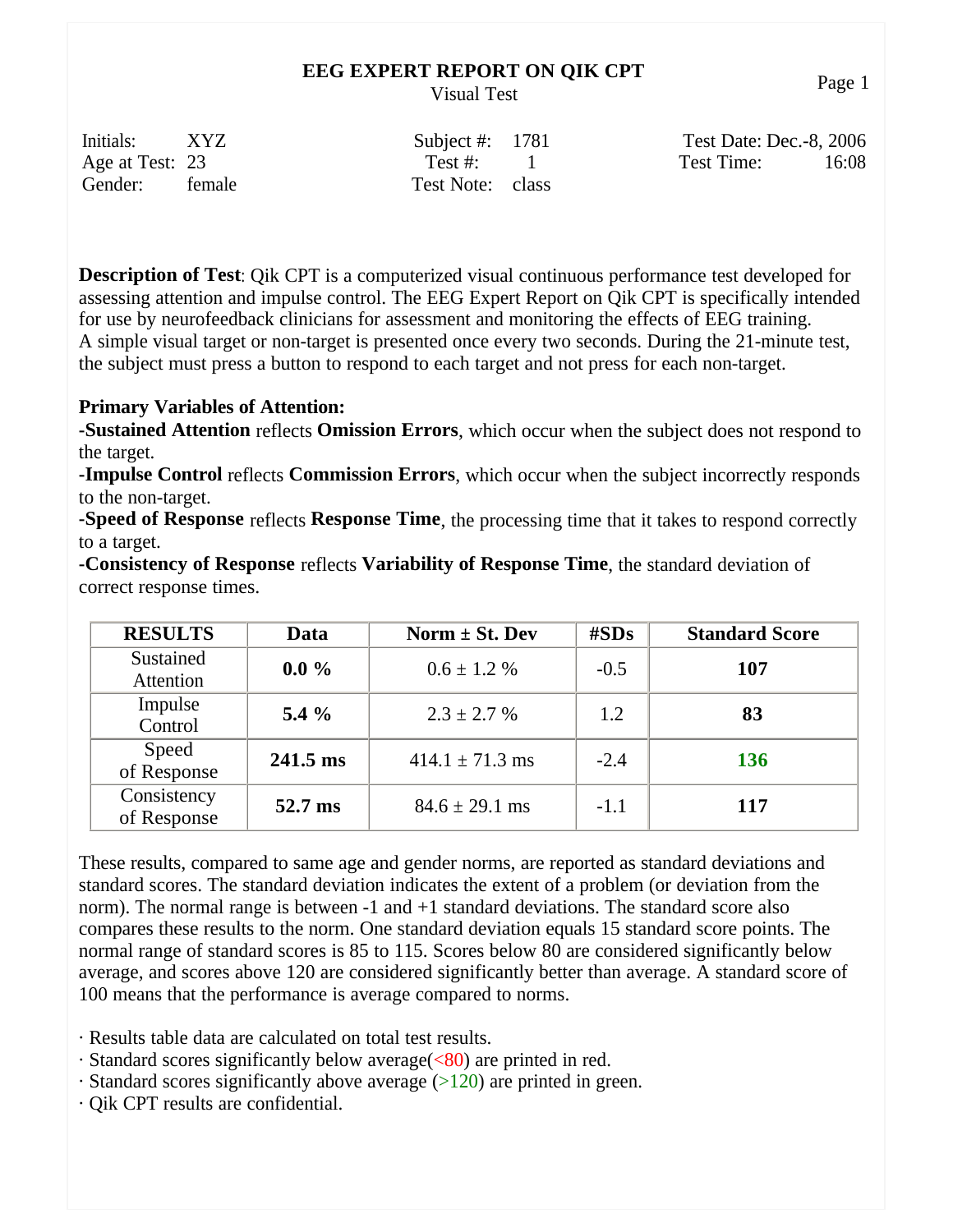#### **EEG EXPERT REPORT ON QIK CPT** Visual Test<br>Visual Test

## Initials: XYZ Test Date: Dec.-8, 2006 Test #: 1

| <b>RAW DATA</b>       | Sect. 1<br>Low | 2<br>Low | Period Period Period Period<br>Sect. 1 Sect. 2 Sect. 2 Sect. 3 Sect. 1 Sect. 2 Sect. 3 Total<br>High<br><b>Demand Demand Demand Demand Demand</b> | <b>High</b> | - Period<br>Low |     |        |        |          |
|-----------------------|----------------|----------|---------------------------------------------------------------------------------------------------------------------------------------------------|-------------|-----------------|-----|--------|--------|----------|
| Omissions (#)         | $\Omega$       | 0        |                                                                                                                                                   | $\theta$    | $\Omega$        |     | $\cup$ | $\cup$ | $\theta$ |
| Commissions (#)       |                | 0        | 12                                                                                                                                                | 16          | 3               |     | 28     | 3      | 32       |
| Response time<br>(ms) | 286            | 289      | 226                                                                                                                                               | 220         | 279             | 288 | 223    | 279    | 242      |
| Variability (ms)      | 28             | 30       | 45                                                                                                                                                | 50          | 47              | 29  | 48     | 47     | 53       |

| <b>STANDARD</b><br><b>SCORES</b> |     |     |     |     |     | Period Period Period Period Period Section Section Section Total |     |     |     |
|----------------------------------|-----|-----|-----|-----|-----|------------------------------------------------------------------|-----|-----|-----|
| <b>Omission Errors</b>           | 105 | 106 | 105 | 106 | 106 | 106                                                              | 106 | 106 | 107 |
| Commission<br><b>Errors</b>      | 91  | 106 | 98  | 92  | 67  | 100                                                              | 95  | 67  | 83  |
| <b>Response Time</b>             | 138 | 134 | 136 | 134 | 136 | 137                                                              | 136 | 136 | 136 |
| Variability                      | 124 | 118 | 117 | 113 | 110 | 122                                                              | 116 | 110 | 117 |

| <b>OTHER</b><br><b>RESPONSES</b> |     | 2              |          |          |          | Period Period Period Period Period Section Section Section Total |     |     |            |
|----------------------------------|-----|----------------|----------|----------|----------|------------------------------------------------------------------|-----|-----|------------|
| Anticipatory<br>Resp. $(\#)$     |     | $\theta$       | $\theta$ | $\theta$ | $\theta$ |                                                                  |     |     |            |
| Multiple<br>Responses (#)        |     | $\theta$       | 0        |          |          |                                                                  |     |     |            |
| Post-commission<br>$RT$ (ms)     | 302 | $\overline{0}$ | 203      | 212      | 302      | 302                                                              | 208 | 302 | <b>220</b> |

Periods 1 and 2 (in section 1) and period 5 (in section 3) represent the target-infrequent or boring task. Periods 3 and 4 (in section 2) represent the target-frequent or high response demand task.

**Anticipatory Responses** occur within 150 milliseconds of any stimulus (target or non-target).

**Multiple Responses** reflect more than one response to a stimulus

**Post-commission Response Time** is the response time immediately following a commission error. Scores significantly below average are printed in red. Scores significantly above average are printed in green.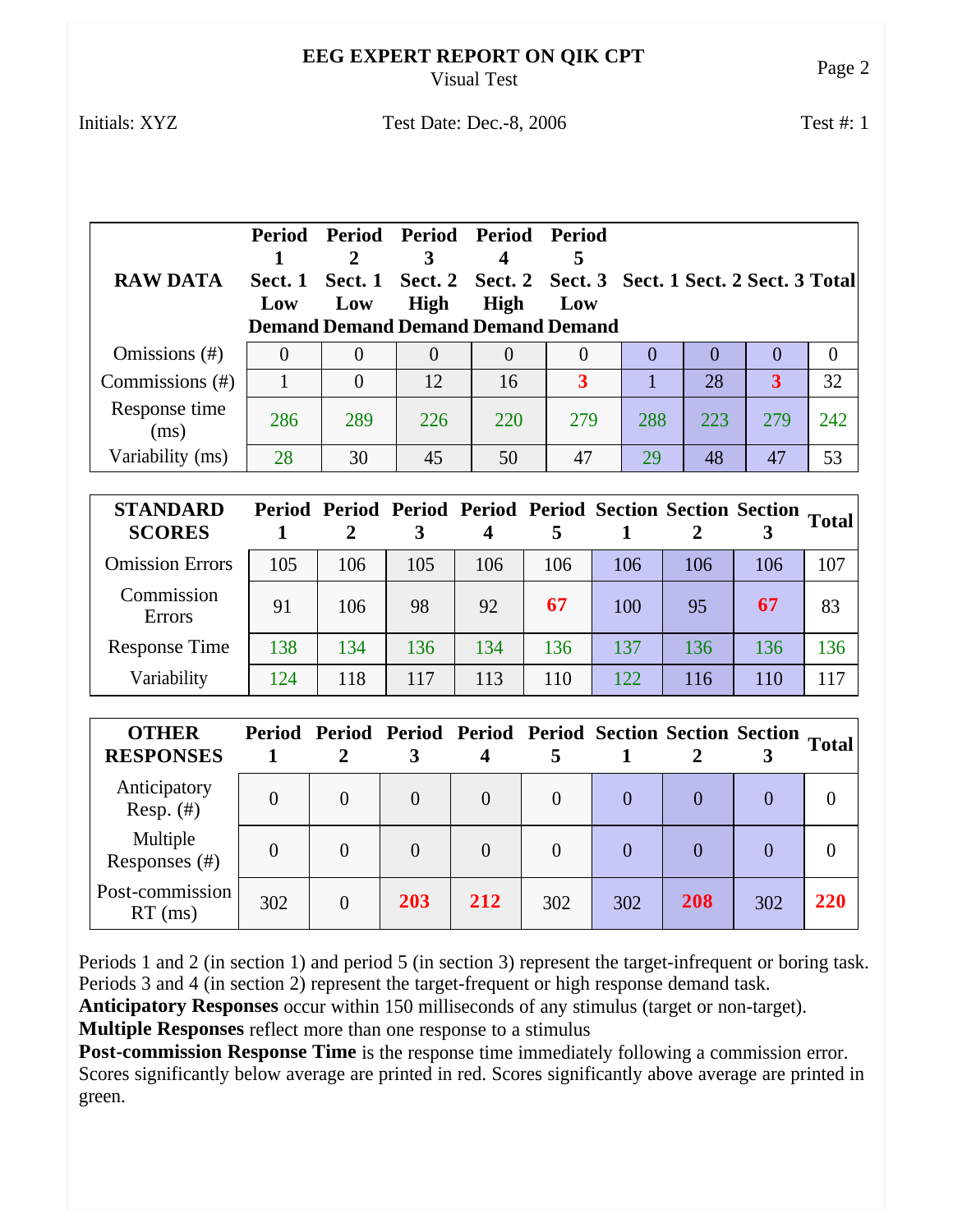Initials: XYZ Test Date: Dec.-8, 2006

Test #: 1







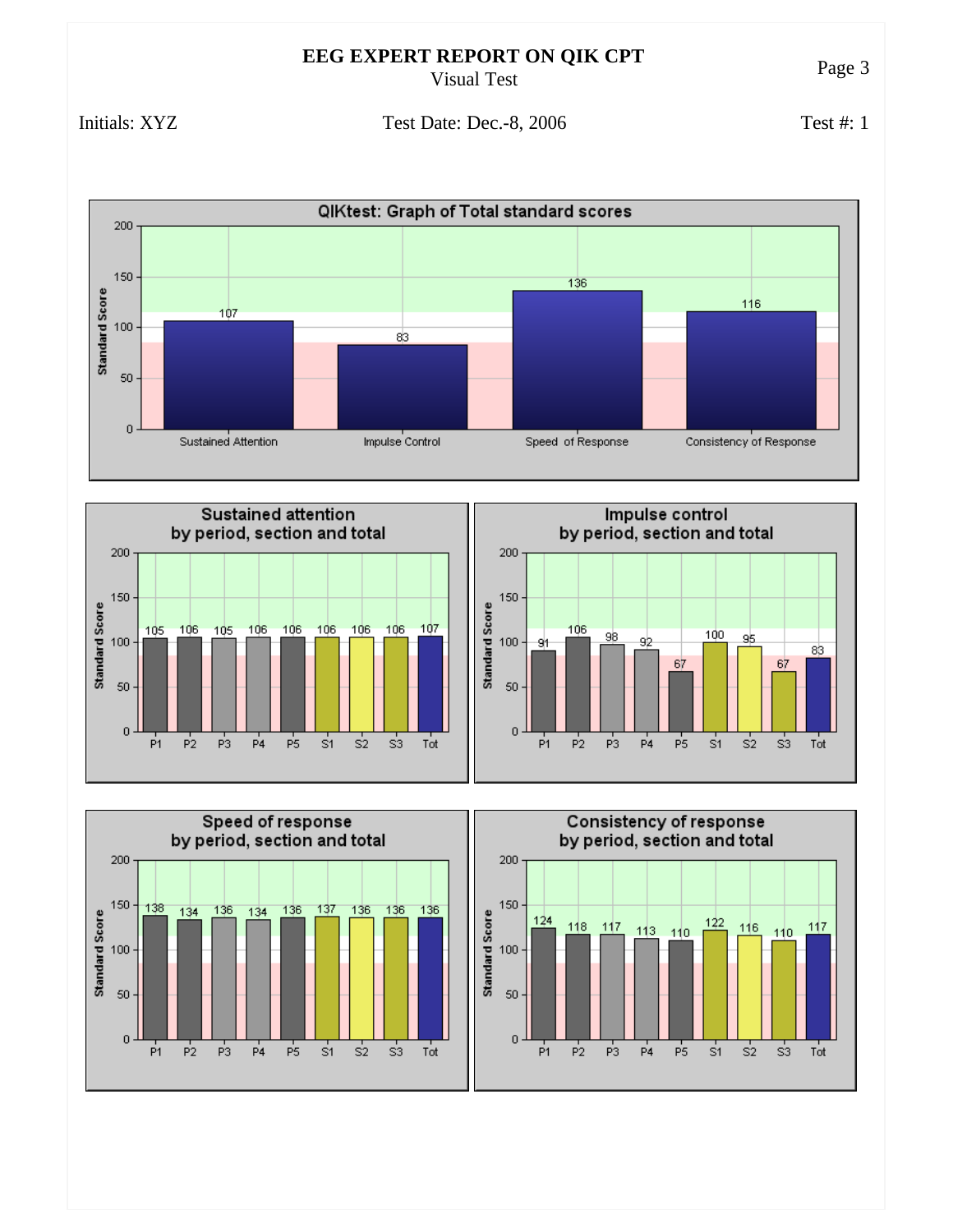Initials: XYZ Test Date: Dec.-8, 2006 Test #: 1



X-Axis for all charts: time into QIKtest in msec, with vertical gridlines of 1 minute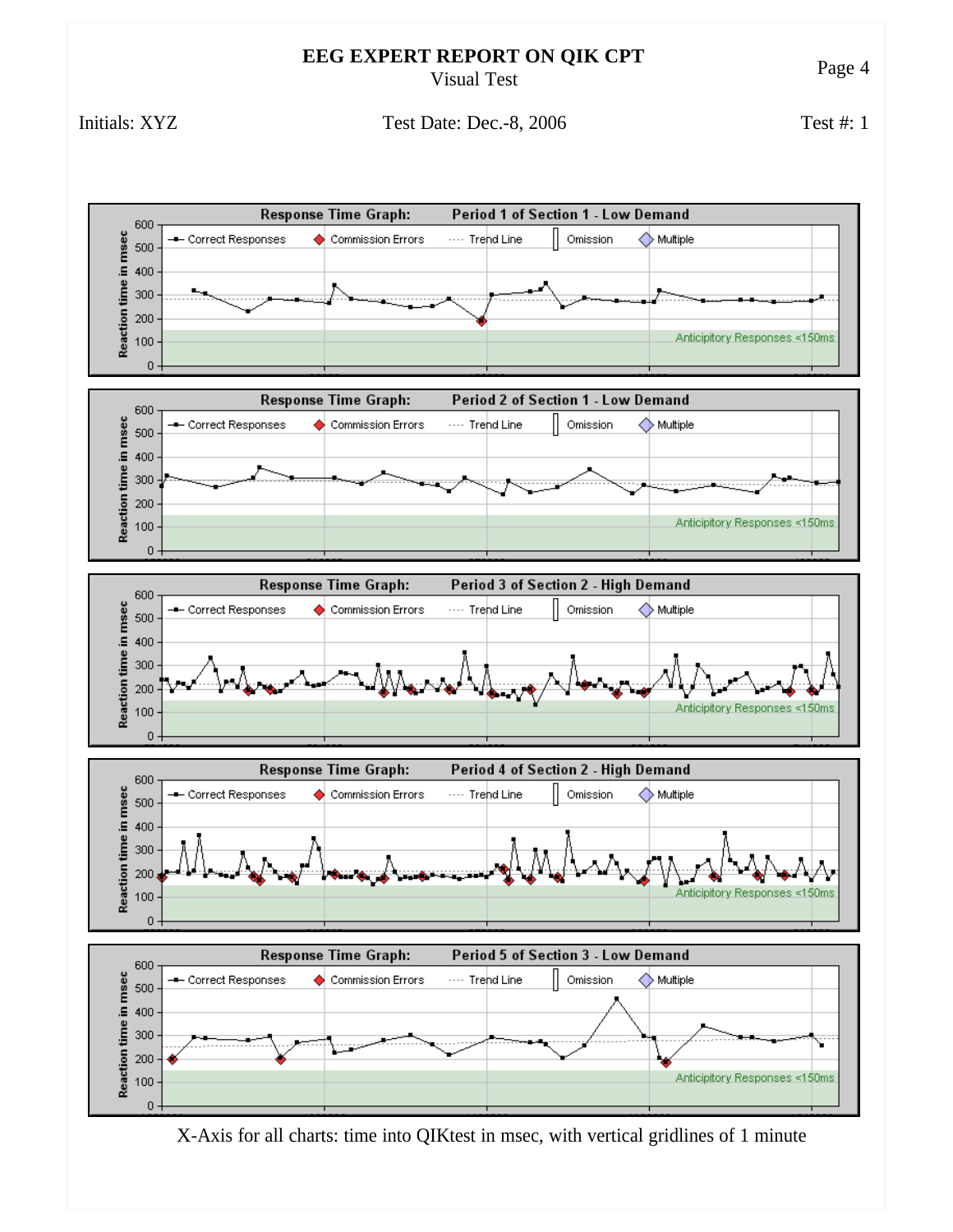Initials: XYZ Test Date: Dec.-8, 2006

Test #: 1

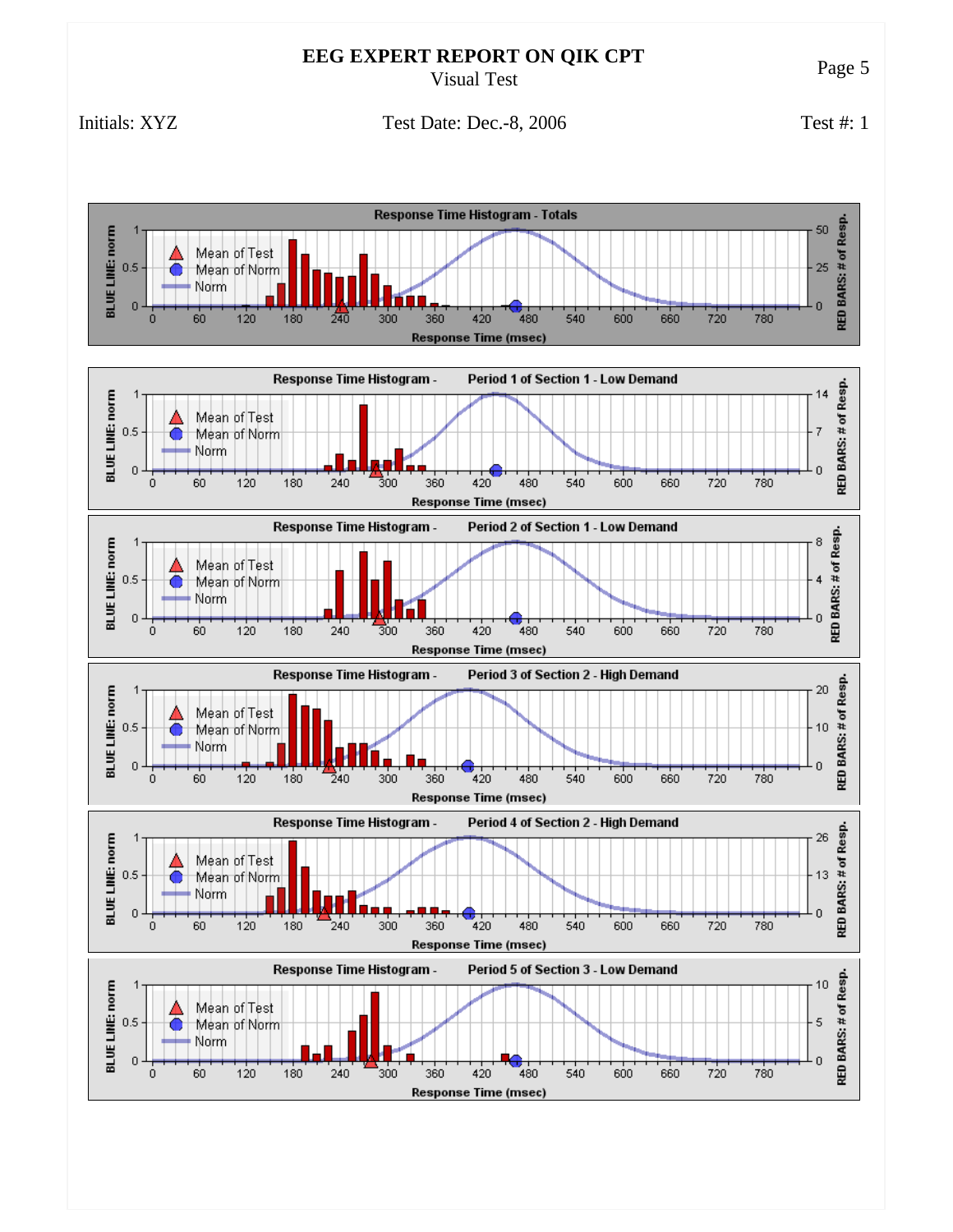Initials: XYZ Test Date: Dec.-8, 2006 Test #: 1

# **I N T E R P R E T A T I O N**

# **I. TOTAL SCORES:**

 $\rightarrow$  All total scores are within the normal range.

# **II. SCORES BY SECTION**

 $\rightarrow$  **Third section** *Commission Errors* standard scores are significantly below average. This is a repeat of the boring task (target-infrequent condition), and poor scores in the third section indicate difficulty maintaining attention and control with boredom and fatigue.

# **III. SCORES BY PERIOD**

 $\rightarrow$  **Fifth period** *Commission Errors* standard scores are significantly below average.

 $\rightarrow$  **Standard scores for** *Commission Errors* are significantly worse in period 1 than period 2. This could be indicative of excessive anxiety.

## → **Post Commission Response Time is faster than average correct Response Time in periods**  *3 and 4*.

A Post Commission Response Time is the response time immediately following a Commission Error. People typically slow down after a Commission Error. Speeding up after a Commission Error indicates increased speed with increased attention after an error. This might indicate that Commission Errors are resulting from inattention rather than over arousal, and might reflect lack of frontal control and possibly under arousal. Look at graph of response times to see which Commission Errors are faster (impulsive) or slower (inattentive) than average.